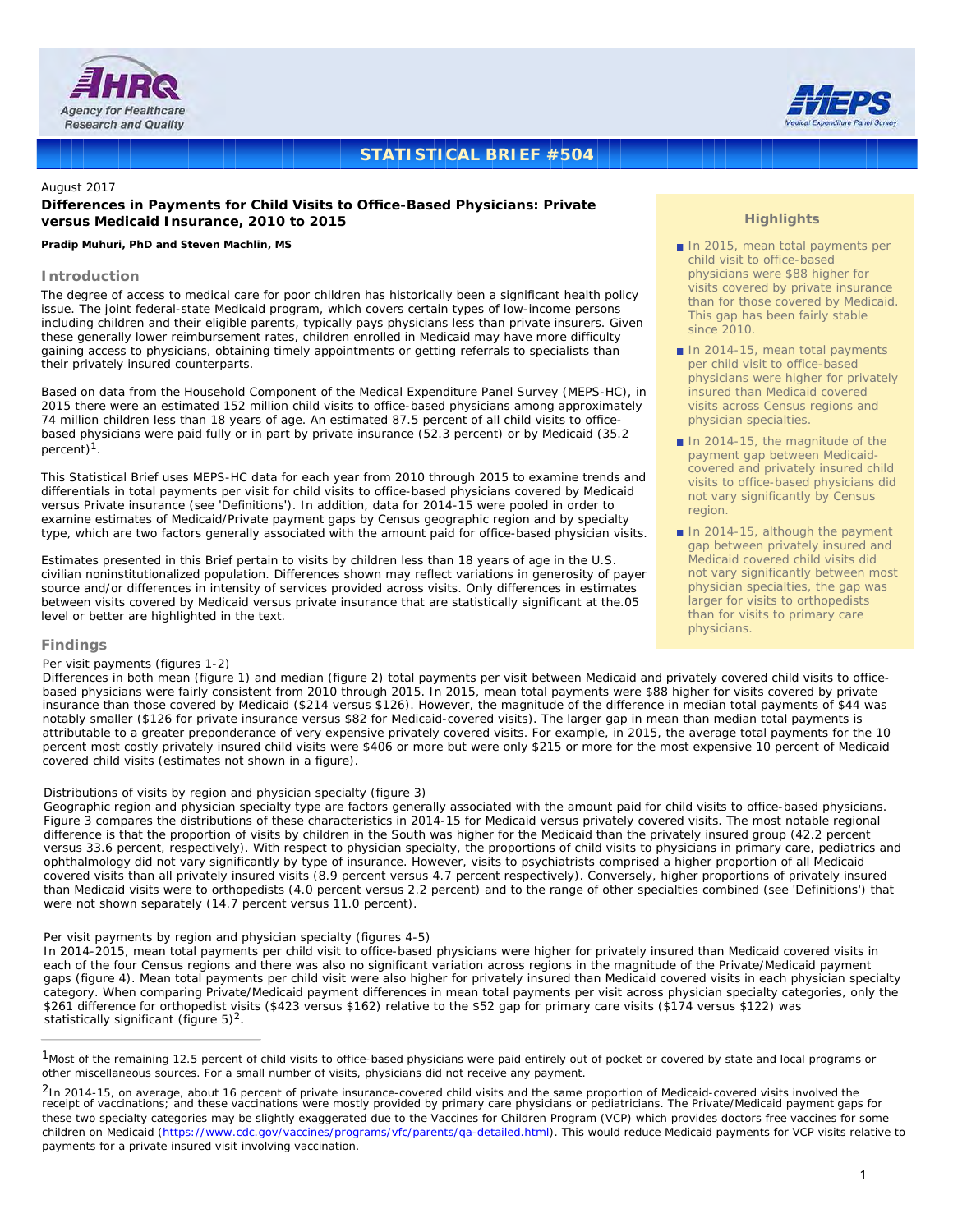# **Data Source**

The estimates in this Statistical Brief are based on data from the MEPS-HC 2010-2015 Office-Based Medical Provider Visits files and the corresponding Full Year Consolidated data files. These files are available at: [https://meps.ahrq.gov/mepsweb/data\\_stats/download\\_data\\_files.jsp](https://meps.ahrq.gov/mepsweb/data_stats/download_data_files.jsp).

#### **Definitions**

#### *Medicaid covered visit*

Visits were classified as covered by Medicaid if some payments were made by that source (e.g., OBMD14X>0).

#### *Private insurance covered visit*

Visits for which no payments were made by Medicaid (e.g., OBMD14X=0) and some payments were made by a private insurance source (e.g., OBPV14X>0) were classified as covered by Private Insurance.

Visits for which no payments were made by Medicaid or private insurance (e.g., OBMD14X=0 and OBPV14X=0) were not included in this analysis.

#### *Visit payments*

Per visit payments (i.e., mean and median) were based on the total payments made for the visit (e.g., OBXP14X), which included the payment made by the particular insurance source (i.e., Medicaid or Private Insurance) plus payments made from all other sources (see Section 2.5.6.9) Office-Based Expenditure Variables (e.g., OBSF14X - OBTC14X) [https://meps.ahrq.gov/data\\_stats/download\\_data/pufs/h168g/h168gdoc.pdf](https://meps.ahrq.gov/data_stats/download_data/pufs/h168g/h168gdoc.pdf)).

Mean total payments for both Medicaid- and private insurance-covered visits included some supplemental payments from other sources. For example, in 2015, of all the Medicaid-covered child visits, 95 percent were paid fully by Medicaid while 5 percent had supplemental payments made from other sources (i.e., 4 percent involved out of pocket payments and 1 percent involved payments from other miscellaneous sources). Of all the private insurance-covered visits, 41 percent were paid fully by private insurance, and the remaining visits were supplemented with out-of-pocket payments (58 percent) and payments from other miscellaneous sources (1 percent).

#### *Region (Census)*

These regions stratify States into the following four categories:

- I. Northeast: Connecticut, Maine, Massachusetts, New Hampshire, Rhode Island, Vermont, New Jersey, New York, Pennsylvania.
- II.Midwest: Indiana, Illinois, Michigan, Ohio, Wisconsin, Iowa, Kansas, Minnesota, Missouri, Nebraska, North Dakota, South Dakota.
- III. South: Delaware, District of Columbia, Florida, Georgia, Maryland, North Carolina, South Carolina, Virginia, West Virginia, Alabama, Kentucky, Mississippi, Tennessee, Arkansas, Louisiana, Oklahoma, Texas.
- IV. West: Arizona, Colorado, Idaho, New Mexico, Montana, Utah, Nevada, Wyoming, Alaska, California, Hawaii, Oregon, Washington.

#### *Specialty type*

MEPS respondents who reported an office-based visit in which a medical doctor was seen were asked a question to identify the doctor's specialty. There were 34 response categories including the other category for coding the specialty type reported. In this report, visits were classified into the 5 most commonly reported physician type categories seen by children and a sixth residual category as follows: 1) primary care (includes family practice, general practice and internal medicine), 2) pediatrician, 3) psychiatrist, 4) ophthalmologist, 5) orthopedist and 6) all other specialties combined (includes unknown). Of the child visits covered by Medicaid or private insurance in the 'others' category of physicians' specialties in the combined data from 2014 to 2015 (figure 3), on average, 87.5 percent of the cases represent specialties that are not specified in the MEPS publicuse file. The remaining 12.5 percent includes specialties that are specified as plastic surgery, physical medicine/rehabilitation, rheumatology (arthritis), oncology, anesthesiology, thoracic surgery, and hospital residence.

# **About MEPS-HC**

MEPS HC is a nationally representative longitudinal survey that collects detailed information on health care utilization and expenditures, health insurance, and health status, as well as a wide variety of social, demographic, and economic characteristics for the U.S. civilian noninstitutionalized population. It is cosponsored by the Agency for Healthcare Research and Quality and the National Center for Health Statistics.

#### **References**

*MAPAC. Medicaid Access in Brief: Children's Difficulties in Obtaining Medical Care*. Issue Brief. July 2014.

For a detailed description of the MEPS HC survey design, sample design, and methods used to minimize sources of nonsampling error, see the following publications:

Cohen, J. *Design and Methods of the Medical Expenditure Panel Survey Household Component. MEPS Methodology Report No. 1.* AHCPR Pub. No. 97-0026. Rockville, MD. Agency for Health Care Policy and Research, 2001. [http://www.meps.ahrq.gov/mepsweb/data\\_files/publications/mr1/mr1.pdf](http://www.meps.ahrq.gov/mepsweb/data_files/publications/mr1/mr1.pdf)

Cohen, S. *Sample Design of the 1996 Medical Expenditure Panel Survey Household Component. MEPS Methodology Report No. 2*. AHCPR Pub. No. 97-0027. Rockville, MD. Agency for Health Care Policy and Research, 2001. [http://www.meps.ahrq.gov/mepsweb/data\\_files/publications/mr2/mr2.pdf](http://www.meps.ahrq.gov/mepsweb/data_files/publications/mr2/mr2.pdf)

Cohen, S. Design Strategies and Innovations in the Medical Expenditure Panel Survey. *Medical Care*, July 2003: 41(7) Supplement: III-5–III-12.

Ezzati-Rice, T.M., Rohde, F., Greenblatt, J. *Sample Design of the Medical Expenditure Panel Survey Household Component, 1998–2007*. Methodology Report No. 22. March 2008. Agency for Healthcare Research and Quality, Rockville, MD. [http://www.meps.ahrq.gov/mepsweb/data\\_files/publications/mr22/mr22.pdf](http://www.meps.ahrq.gov/mepsweb/data_files/publications/mr22/mr22.pdf)

# **Suggested Citation**

Muhuri, P. and Machlin, S. *Differences in Payments for Child Visits to Office-Based Physicians: Private versus Medicaid Insurance, 2010 to 2015*. Statistical Brief #504. August, 2017. Agency for Healthcare Research and Quality, Rockville, MD. [http://www.meps.ahrq.gov/mepsweb/data\\_files/publications/st504/stat504.pd](http://www.meps.ahrq.gov/mepsweb/data_files/publications/st504/stat504.pdf)f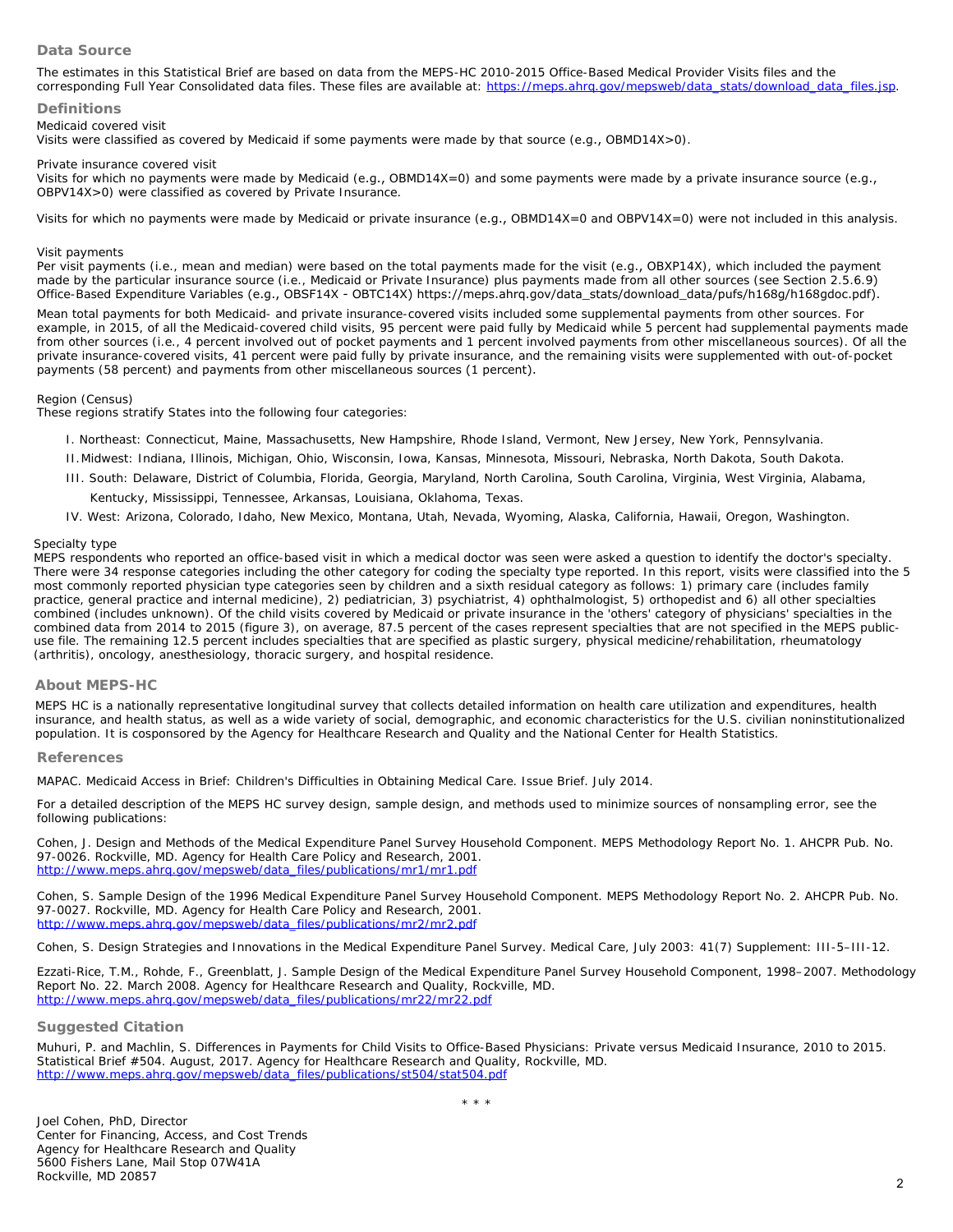



Statistical Brief #504: Differences in Payments for Child Visits to Office-Based Physicians: Private versus Medicaid Insurance, 2010 to 2015 3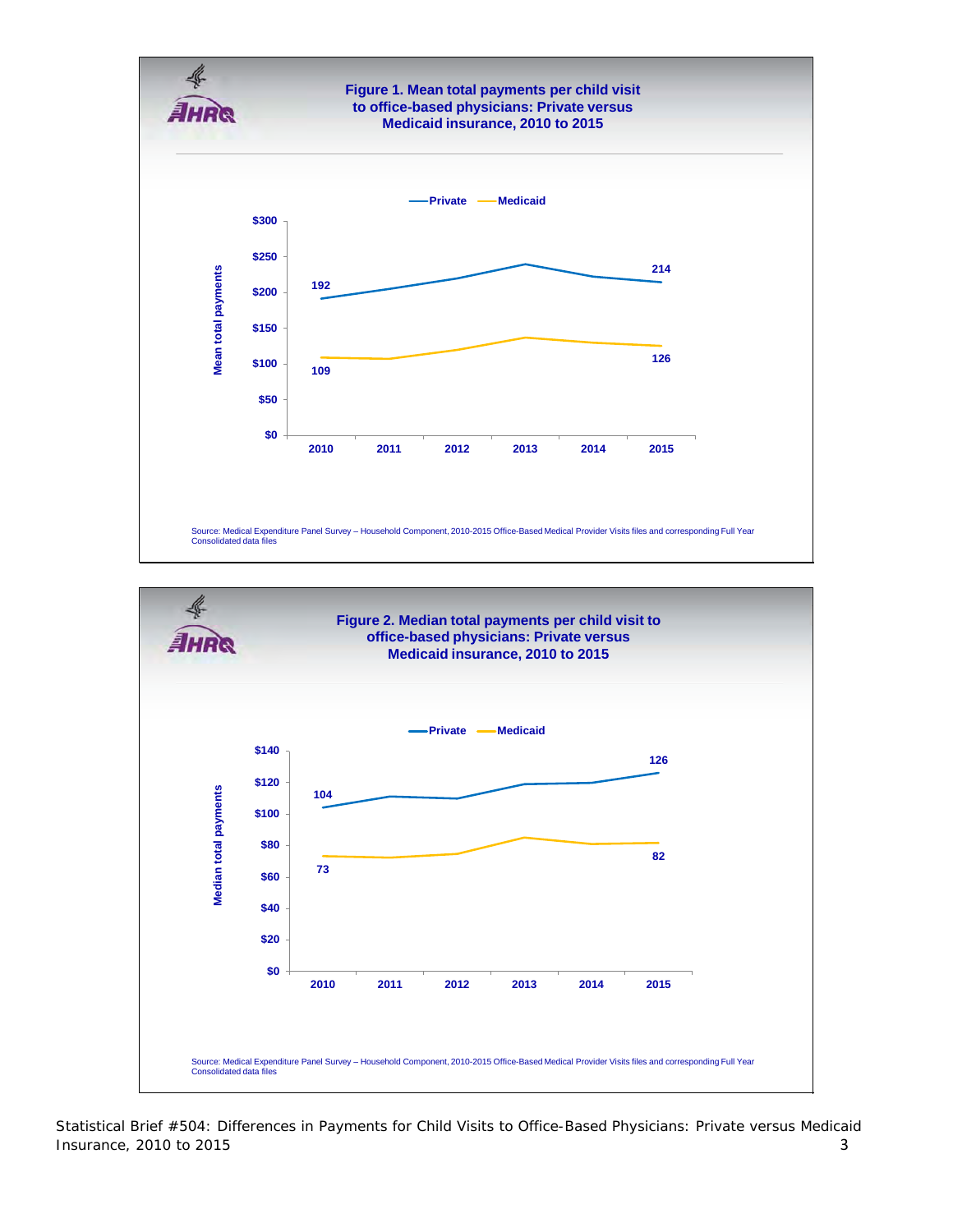# Ŀ **AHR®**

**Figure 3. Percentage distributions of child visits to Figure 3. Percentage distributions of child visits to office-based physicians according to selected characteristics: office-based physicians according to selected characteristics: Private versus Medicaid insurance, 2014-15 annual average Private versus Medicaid insurance, 2014-15 annual average**

| <b>Characteristic</b>           | <b>Private</b> | <b>Medicaid</b> |
|---------------------------------|----------------|-----------------|
| <b>Region</b>                   | 100%           | 100%            |
| <b>Northeast</b>                | 22.0           | 18.7            |
| <b>Midwest</b>                  | 22.1           | 17.7            |
| <b>South</b>                    | 33.6           | 42.2            |
| West                            | 22.4           | 21.4            |
|                                 |                |                 |
| <b>Physician Specialty Type</b> | 100%           | 100%            |
| <b>Primary Care</b>             | 14.4           | 16.2            |
| <b>Pediatrics</b>               | 58.2           | 58.4            |
| <b>Psychiatry</b>               | 4.7            | 8.9             |
| Ophthalmology                   | 4.0            | 3.3             |
| <b>Orthopedics</b>              | 4.0            | 2.2             |
| <b>Others</b>                   | 14.7           | 11.0            |

Source: Medical Expenditure Panel Survey – Household Component, 2010-2015 Office-Based Medical Provider Visits files and corresponding Full Year Consolidated data files Consolidated data files



Statistical Brief #504: Differences in Payments for Child Visits to Office-Based Physicians: Private versus Medicaid  $\blacksquare$  Insurance, 2010 to 2015  $\blacksquare$